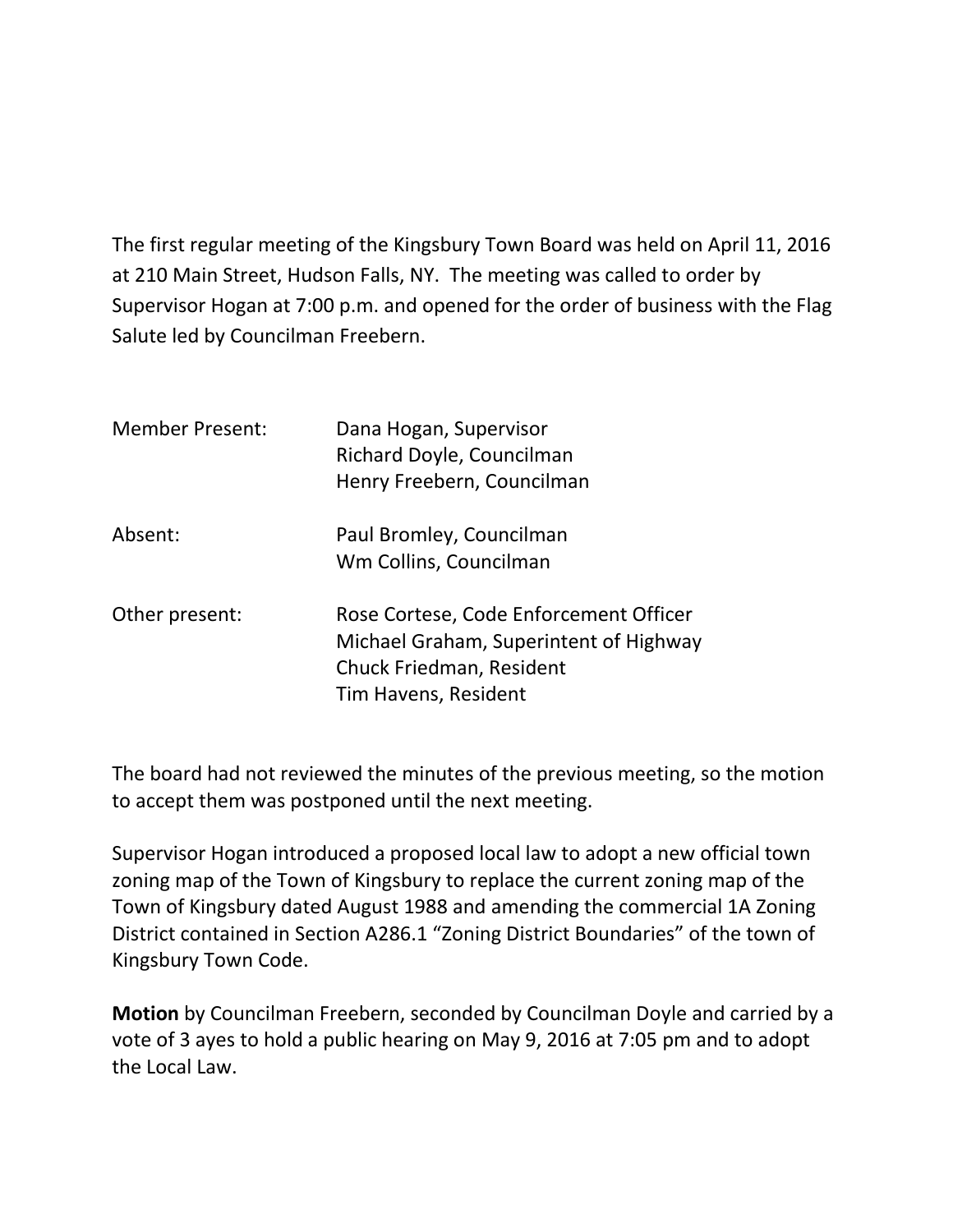**Motion** by Councilman Doyle, seconded by Councilman Freebern to set the salary of Kenny Grant, the new court officer for the town at \$11.07 per hour.

Superintendent Michael Graham reported that starting tomorrow Dave LaRose will start sweeping the roads.

He reported that a tractor safety course put on by Capital Tractor which was held at the Highway Barn; was well attended with about 12 or 13 of the towns participating.

Supervisor Hogan read a thank you note that he had received from Debbie Battise thanking Mike and his crew for the work that they had done at Derby Park and for putting up the net to keep the baseballs in the park.

Mr. Hogan also thanked Mike and his crew for the work that they have been doing at 6 Michigan Street. They have been working on the drainage as well as moving items from one place to another.

Councilman Freebern questioned where we were with the county taking over the code enforcement. Mr. Hogan said that a public safety committee meeting was being held on Friday at the county to discuss the date. Ross said that building permits would still come here and once they were signed off on they would go to the County. The Town would still do local town codes and all local permits, zoning and planning, things that relate to the Town Code.

**Motion** by Councilman Freebern, seconded by Councilman Doyle and carried by a vote 3 ayes to accept the following written reports:

Tax collector: Paid to the Supervisor \$7,228.42 – Penalties Collected Feb. 16 – April 4, 2016. Bank Interest for March \$15.38 for a total of \$7,243.80. Total penalties collected \$10,534.65 for 2016 Town/County Taxes.

| <b>Code Enforcement Officer:</b> | Safety:              | \$1,418.00          |
|----------------------------------|----------------------|---------------------|
| For March 2016                   | Zoning               | $\frac{1}{2}$ 25.00 |
|                                  | Planning             | \$200.00            |
|                                  | Total Fees \$1643.00 |                     |